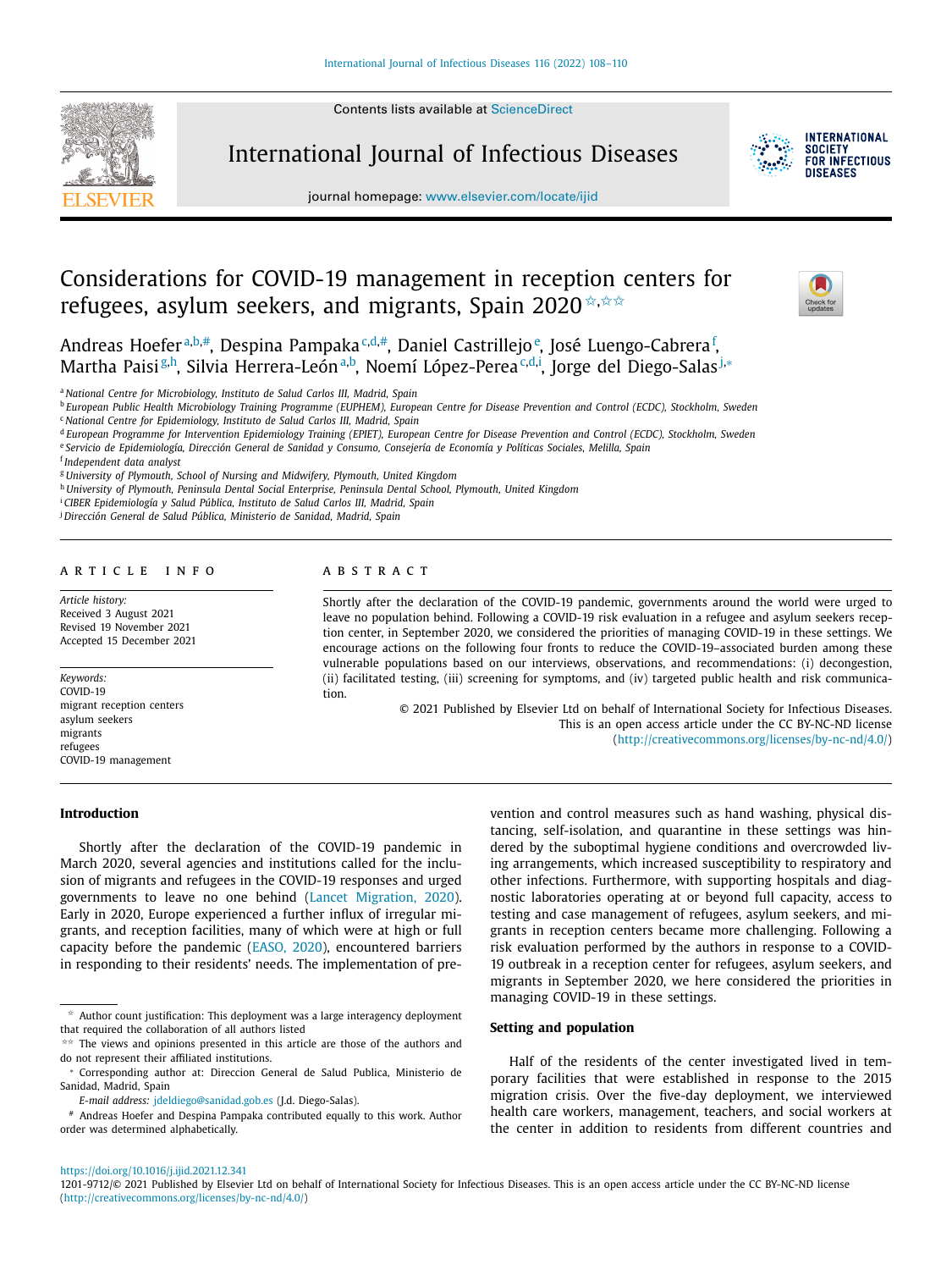age groups. Interviews were conducted in the residents' language alongside a social worker or interpreter. The interviewees were selected with the help of the center's social workers and included individuals that had overcome the SARS-CoV-2 infection in the center, contacts of confirmed cases, and other residents. The residents were predominantly male, with over 70% aged between 18 years and 34 years. In the absence of comorbidities, a population of this age distribution is unlikely to experience severe symptoms resulting from COVID-19, and based on our observations, adherence with implemented control measures was limited among the residents. Note that at the time of this risk assessment, COVID-19 vaccines were not yet available and therefore did not factor into our recommendations.

## **Recommendations**

We considered actions on the following four fronts to reduce the COVID-19–associated burden among these vulnerable populations based on our interviews, observations, and recommendations: (i) decongestion, (ii) facilitated testing, (iii) screening for symptoms, and (iv) targeted public health and risk communication.

#### *Decongestion*

The European Centre for Disease Prevention and Control (ECDC) recommends that when physical distancing and risk-containment measures cannot be implemented in reception centers, measures to decongest and evacuate residents should be considered [\(ECDC,](#page-2-0) 2020). Lopez et al. commented on the low effectiveness of wearing personal protective equipment (PPE) in overcrowded settings and suggested prioritizing hazard "elimination" by releasing people from detention centers in the USA [\(Lopez](#page-2-0) et al., 2021). In the case of reception centers, decongestion by evacuation is challenging in terms of legal, administrative, and logistical aspects. Despite these barriers, this solution will not only be an important step in protecting public health, but it will also protect the rights of refugees, asylum seekers, and migrants [\(Brandenberger](#page-2-0) et al., 2020). In many situations, reception centers have required the support of additional facilities to manage their COVID-19 cases. Our recommendation was to initiate decongestion by moving residents with a negative COVID-19 RT-PCR result or those known to have recently overcome COVID-19 to these temporary support facilities rather than active cases. This would make it possible to subsequently repatriate (depending on context) or relocate the residents that have been granted asylum to less congested facilities after a pre-determined quarantine time and a second negative test (based on the regional COVID-19 protocols). This would establish a pipeline to facilitate further rounds of decongestion because these centers would be liberated and remain COVID-19 free. In addition, the logistical requirements of a support center designed for residents that have tested negative for an active infection of SARS-CoV-2 or positive for past infections would be significantly reduced compared with a site managing active cases.

This form of controlled decongestion would significantly facilitate the implementation of prevention and control measures to protect those remaining in the main site. Such measures include outbreak investigations, early detection as well as the isolation and management of cases and of contacts. Any active cases and their contacts could then be managed in designated areas of the reception centers by the attending health care and support personnel who are already familiar with the residents and able to achieve a higher compliance. Ultimately, this form of decongestion does not only improve the effectiveness of other COVID-19 risk mitigating strategies, but it also significantly improves the living and hygiene conditions at the center.

# *Facilitated testing*

At the beginning of the pandemic, the WHO discouraged unfounded testing among refugees and migrants [\(WHO,](#page-2-0) 2020). More than a year into this pandemic, testing practices have changed, and the ECDC has recommended prioritizing testing in reception centers because the risk of transmission is higher [\(ECDC,](#page-2-0) 2020). With increased testing capacity, new point-of-care tests, and the improved knowledge of transmission, we have seen testing strategies effectively implemented to mitigate ongoing outbreaks in other settings [\(Hagan](#page-2-0) et al., 2020). The estimated seroprevalence and incidence should be taken into consideration when evaluating which testing strategy to pursue. In scenarios with low incidence or no epidemiologic links, RT-PCRs are the preferred method of screening or should be used to confirm positive Ag-RDT tests results, whereas when there is a high incidence and strong epidemiologic link, Ag-RDTs can be used as confirmatory tests.

Such large-scale testing can only be effective if there is adequate space for case management and isolation, which would enable breaking transmission chains and would thus rely on a previous decongestion as per our first recommendation. Asymptomatic and mild cases can isolate in cohorts if necessary, reducing the space requirements and making isolation more feasible [\(Hargreaves](#page-2-0) et al., 2020). During our risk evaluation, we observed that because of testing constraints in the local diagnostic laboratory, testing was limited to those with symptoms compatible with COVID-19. On many occasions, close contacts of confirmed cases could not be tested. Because our risk assessment considered the risk of a large-scale outbreak within the reception center as high, we recommended a screening of the residents in a short period of time to identify and isolate any active cases and to obtain an accurate depiction of the current situation.

#### *Screening for symptoms*

Strengthening the surveillance of symptoms is another key measure to prevent and control COVID-19 outbreaks in such settings. Active surveillance in parallel with body-temperature checks and monitoring of influenza-like illness in reception centers with limited testing capacity have proven to be successful in detecting cases [\(Ceccarelli](#page-2-0) et al., 2021). The center's health care staff commented that the workload associated with COVID-19 prevention and management, in addition to the routine activities of the onsite health clinics, is heavy, and including daily symptom monitoring of cases and contacts was not feasible. That being said, it remains crucial to actively monitor the residents for symptoms to maintain control of COVID-19 incidence. We furthermore recommended the installation of thermal imaging cameras in strategic locations to identify residents and staff with elevated body temperatures to contribute to the timely detection of cases and corresponding action. However, because most cases in this generally young population were asymptomatic, this recommendation works best for a sustainable long-term management of COVID-19 in such facilities rather than the early detection of further cases during an outbreak. Efforts such as the screening for symptoms are most effectively implemented alongside previous recommendations made.

#### *Targeted public health and risk communication*

Targeted public health and risk communication is fundamental for the successful implementation of the aforementioned COVID-19 control measures. Because of resource constraints, health education and risk communication activities in reception centers may not occur as frequently as they did at the beginning of the pandemic. Based on our interviews, the residents, understandably, felt trapped by the pandemic and had come to see it as an obstacle to